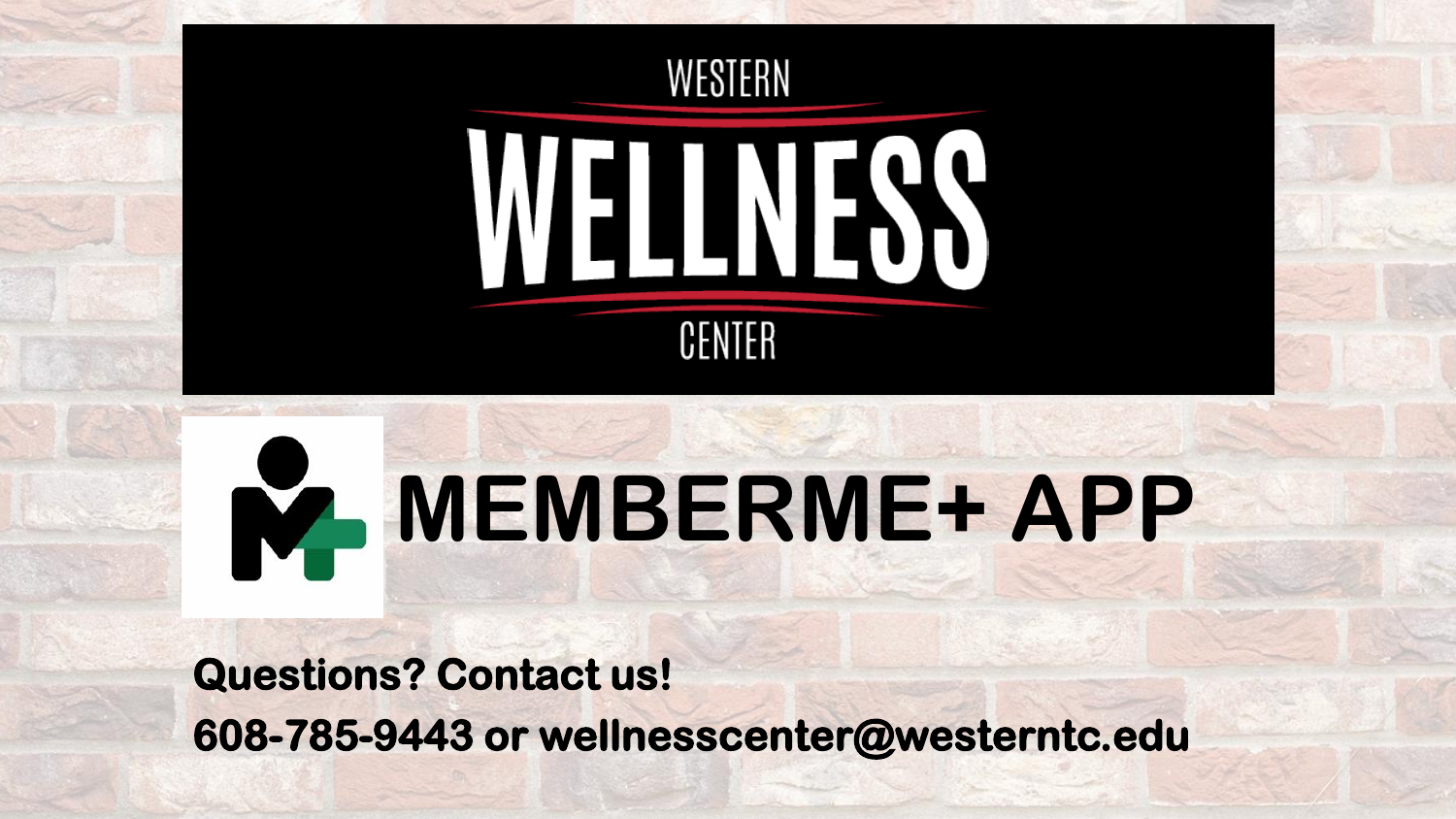#### .Il Verizon LTE 11:15 AM  $-7.71\%$  $0.2$ at Extended 9 9:03 AM  $Q$  Memberme+ **8** Cancel < Search MemberMe+  $Q$  memberme+ Appli That Fil. LLC Œ 참할합합합  $17+$ lan Krimina **What's New Version History** Version 109.7.1 4d ago Bug fixes Preview  $\equiv$ **Metro Sportfit Civit SILLE** }  $%$  $\pmb{\wedge}$  $\mathbf{I}$  $#$  $\ast$  $+$  $=$  $E$  $\frac{1}{2}$ €  $\sim$  $\,<$  $\,>$  $\bullet$  $\ddot{\text{?}}$  $\oslash$ 123  $\Omega$  $\bigodot$ ℚ Search ABC space Search

## **VISIT YOUR APP STORE (ANDROID OR IPHONE) AND SEARCH FOR APP, THEN DOWNLOAD.**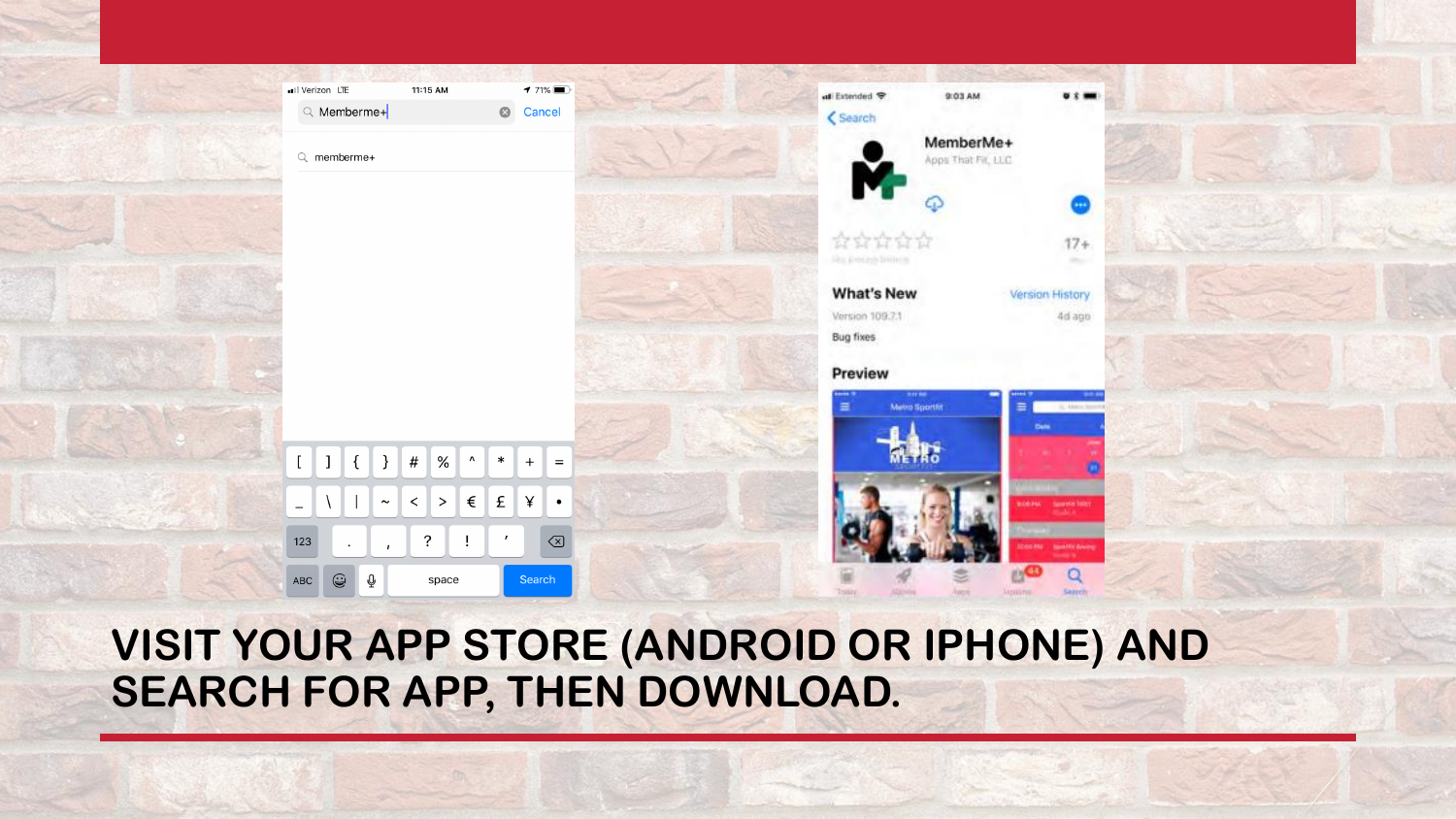

### **ALLOW LOCATION SERVICES**

This will allow the app to find our facility based on its location. Click the Western Wellness Center **ALLOW NOTIFICATIONS**

This will keep you up-to-date on announcements, cancellations and facility changes. Notifications can be refigured in your settings later if you no longer with to receive them.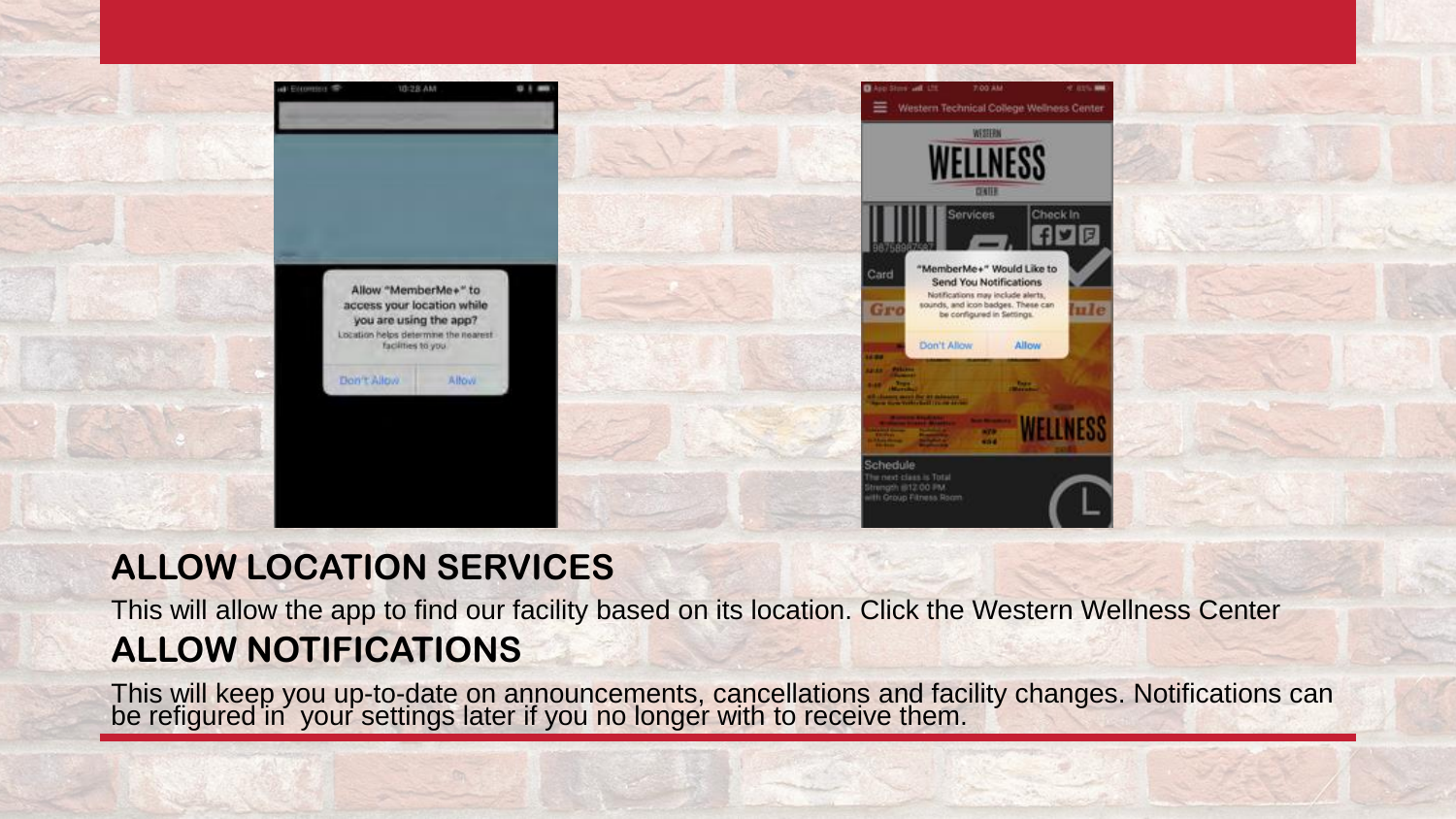

# **CLICK THE ICON IN THE TOP LEFT CORNER TO ACCESS THE MENU.**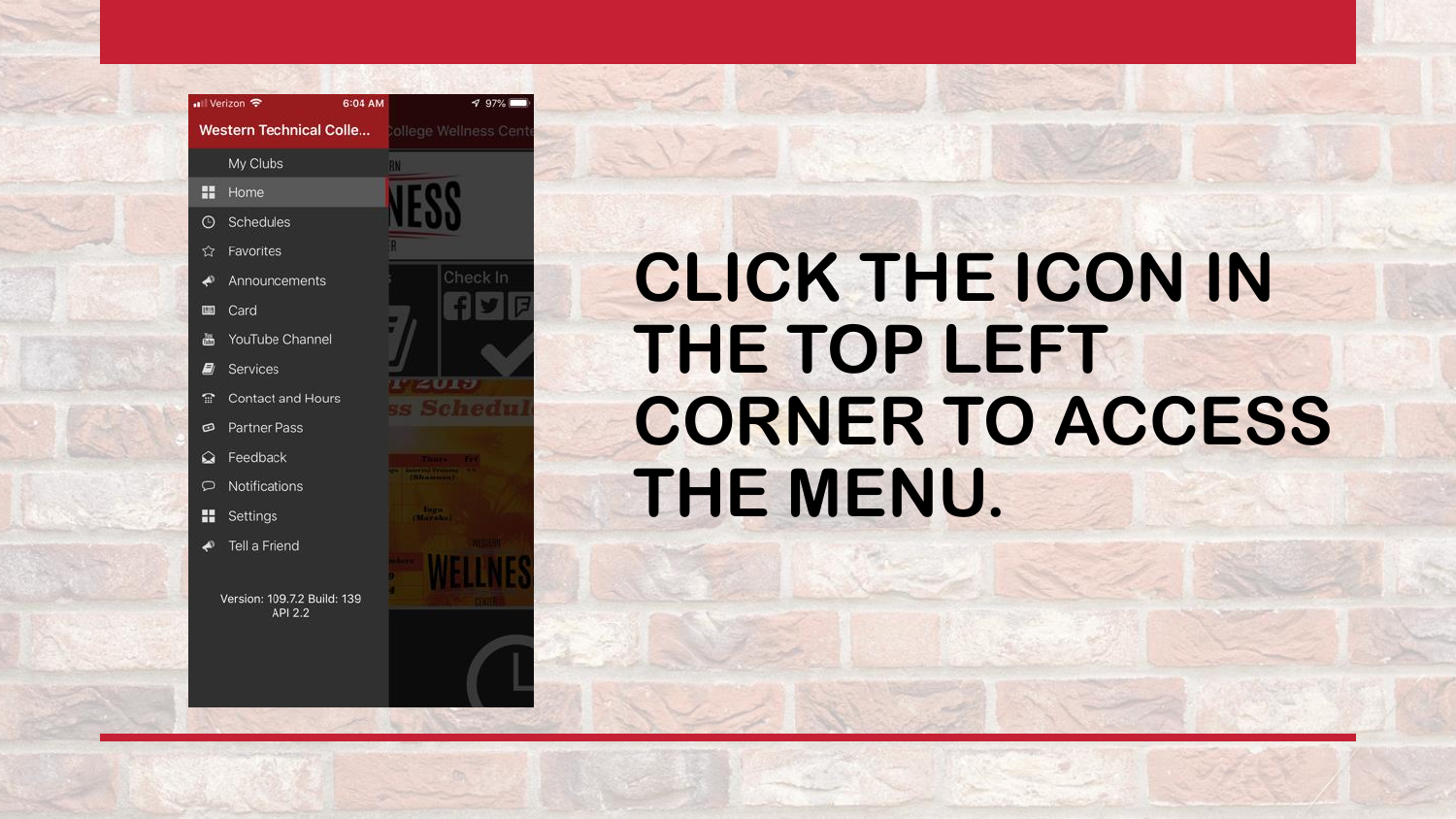

**THE SCHEDULES TAB ALLOWS YOU TO FIND AND REGISTER FOR A CURRENT GROUP FITNESS CLASS OR VIEW OPEN PERSONAL TRAINING, MASSAGE THERAPY, AND NUTRITION COACHING SESSIONS.**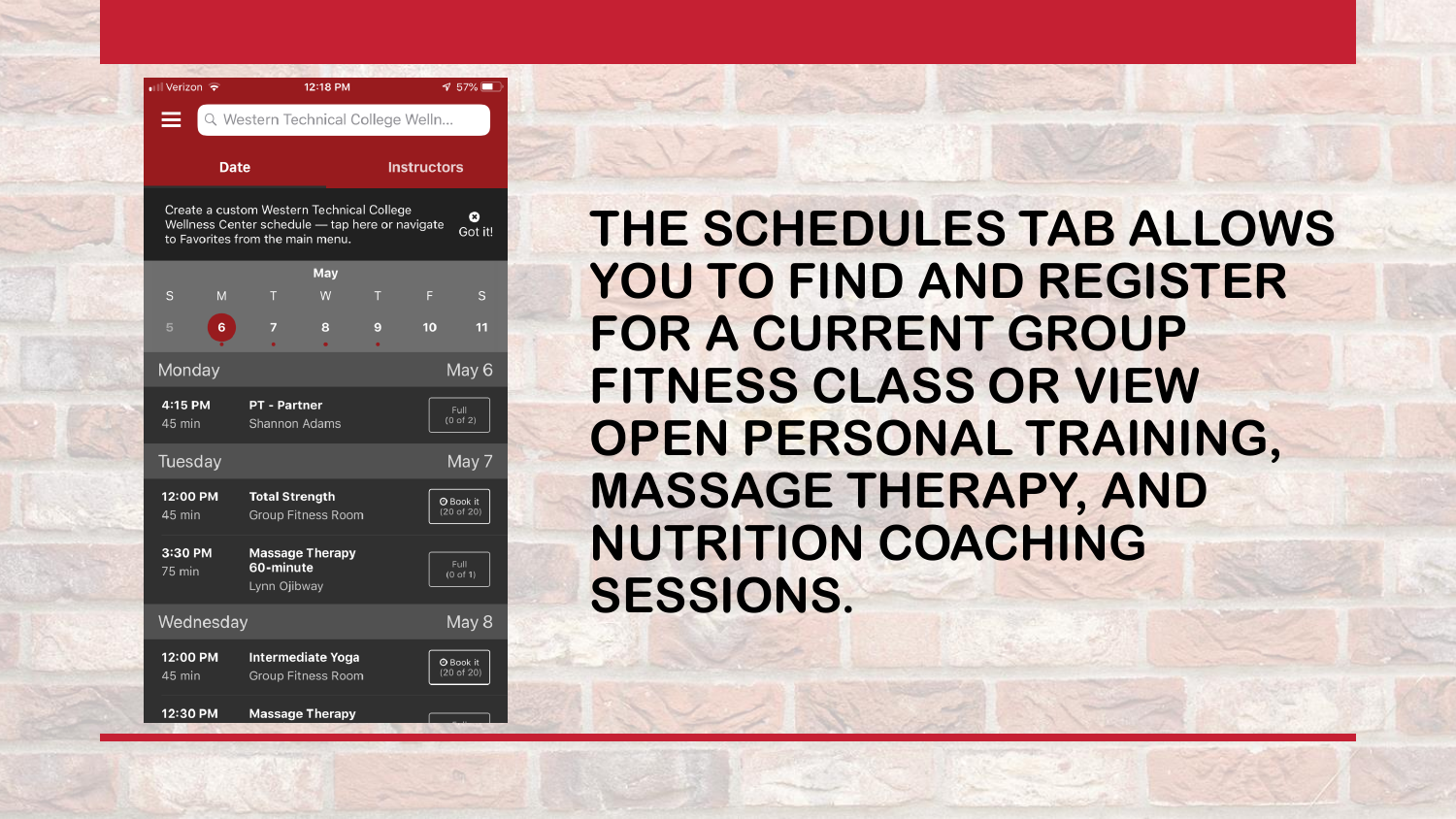



#### **Favorites** Set up a personal schedule based on your favorite

locations, classes, and instructions.

Set up Favorites now

**THE FAVORITES TAB ALLOWS**  YOU TO SET UP A PERSONAL **SCHEDULE BASED ON YOUR FAVORITE CLASSES AND TRAINERS**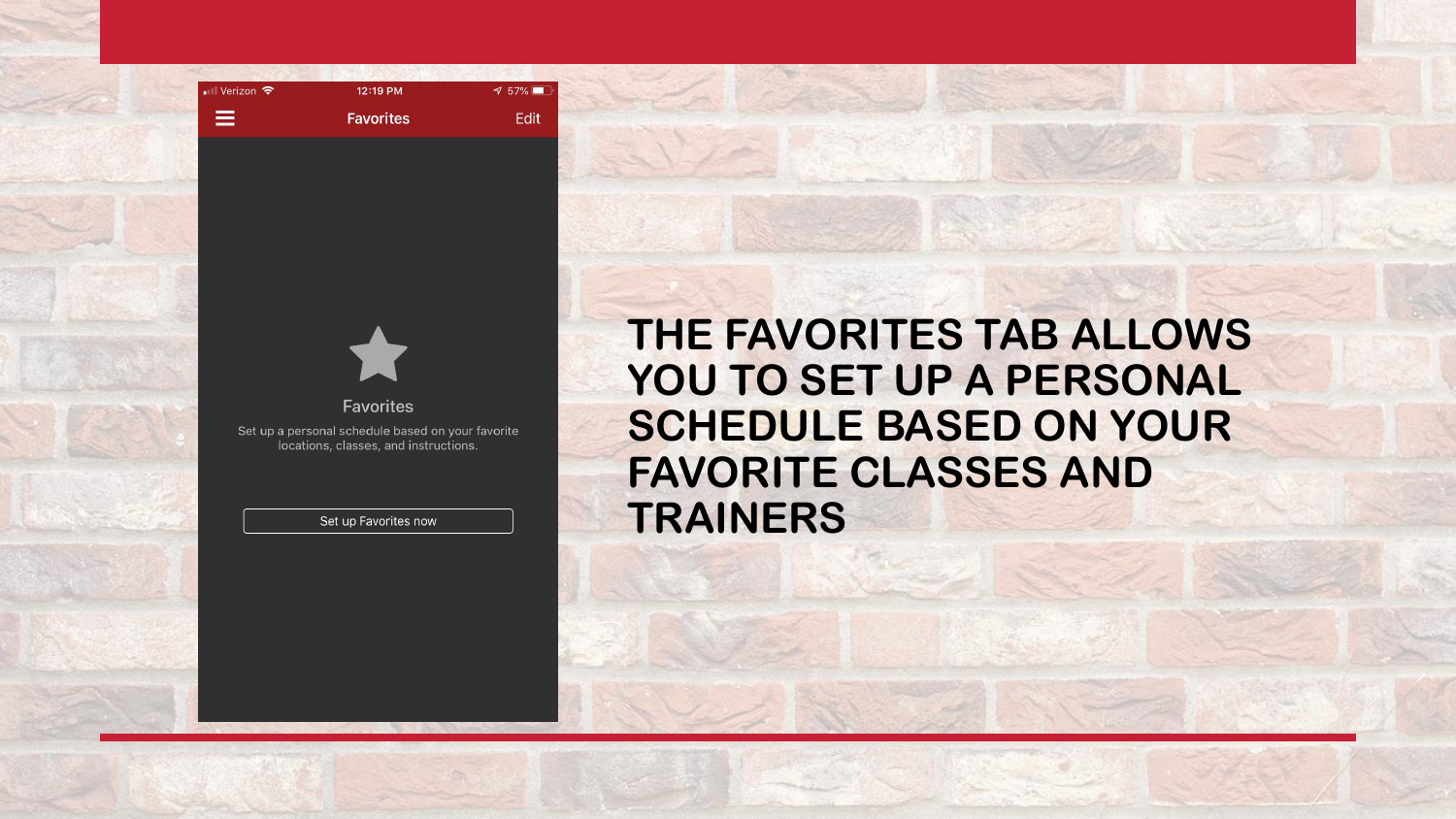| $\blacksquare$ Verizon $\blacktriangleright$ | 12:59 PM             | $\sqrt{52\%}$ |
|----------------------------------------------|----------------------|---------------|
| --<br>–<br>_                                 | <b>Announcements</b> |               |



 $\mathbf{v}$ 

 $\overline{\mathcal{K}}$ 

# **ANNOUNCEMENTS: COVERS CURRENT PROMOTIONS, NEWS, EVENTS, AND FACILITY CHANGES**

**SHARE ANNOUNCEMENTS WITH YOUR FRIENDS AND FAMILY**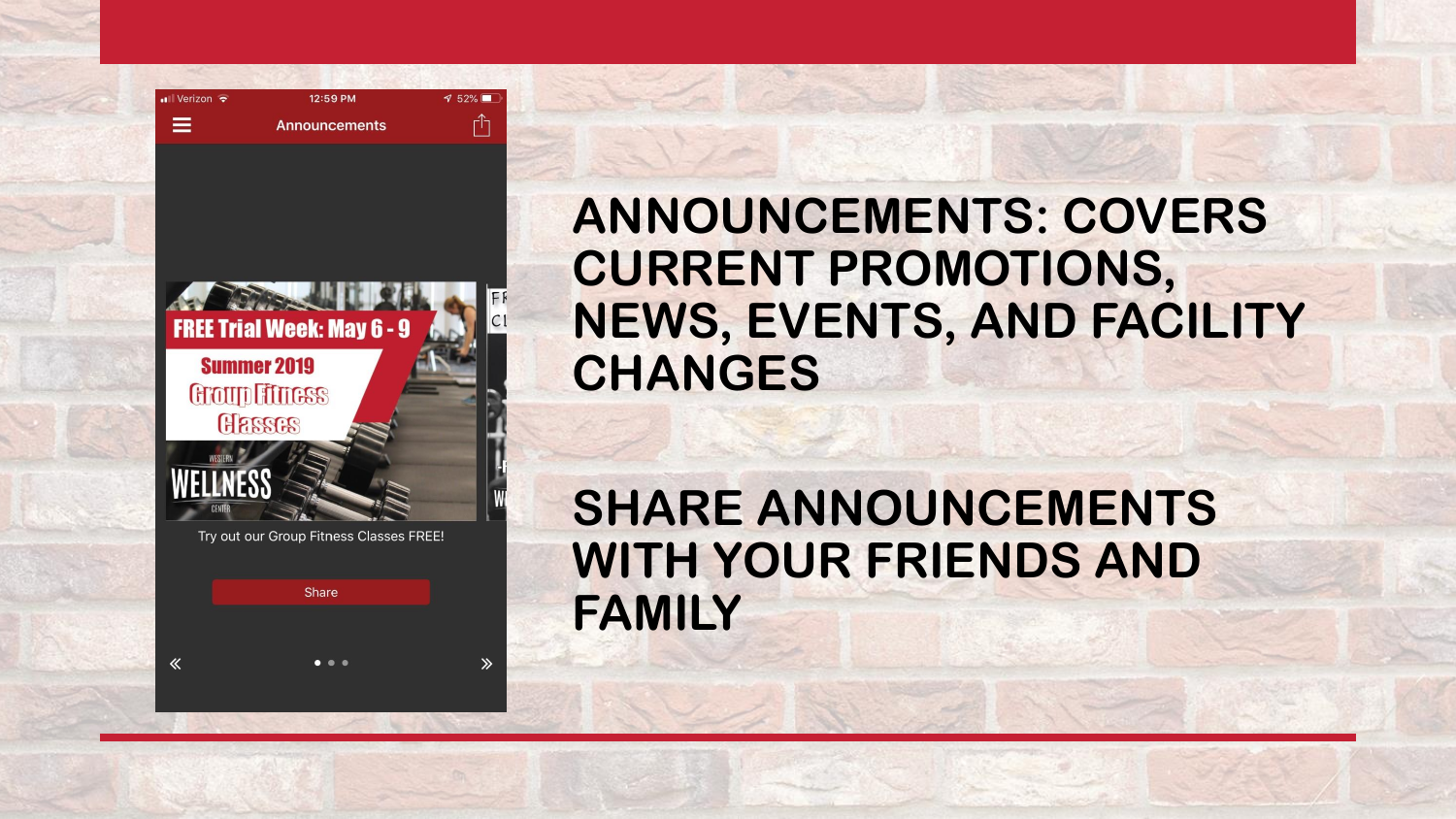#### .Ill Verizon <del>?</del> 12:30 PM **Member Cards**

#### Create Member Card

 $\sqrt{55\%}$ 

Enter the numbers and letters underneath the barcode on your membership card

Enter your barcode ID

 $\equiv$ 

Enter a name for this card (optional)

**Add Membership Card** 

**LOST OR FORGOTTEN CARD? ENTER YOUR SCAN CARD INFORMATION TO ENABLE YOUR APP TO SIGN**  YOU IN AT THE ENTRANCE.

# **NOT SURE WHAT YOUR CARD NUMBER IS? JUST ASK!**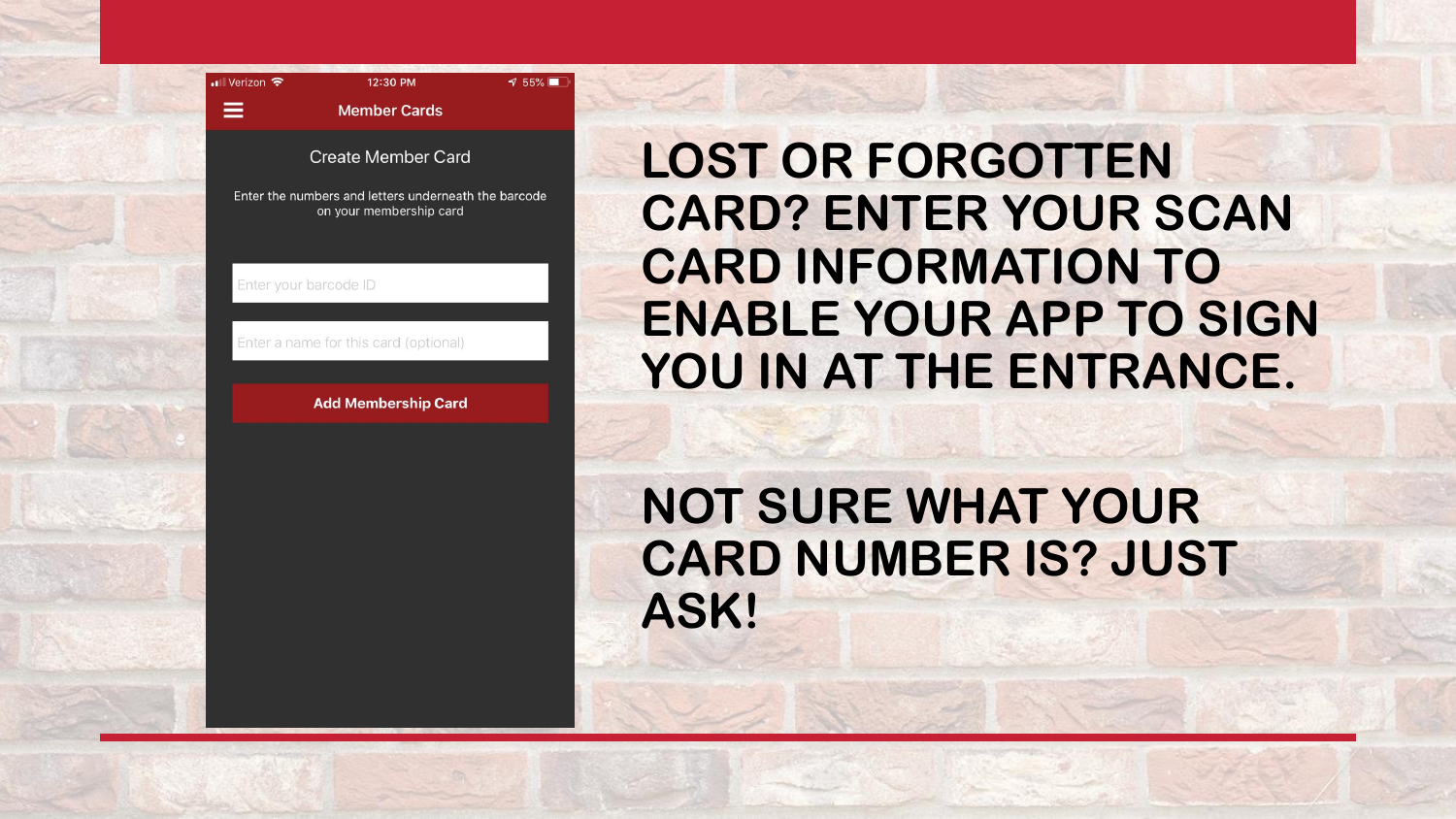| ull Verizon              |                  | 1:21 PM                                   |                  | $943\%$ |
|--------------------------|------------------|-------------------------------------------|------------------|---------|
| Done                     |                  | get youtube.com                           |                  |         |
| Center                   |                  | <b>Western Technical College Wellness</b> |                  | i       |
|                          |                  |                                           |                  |         |
|                          | <b>SUBSCRIBE</b> | Western Technical College Wellness Center |                  |         |
| <b>HOME</b>              |                  | <b>VIDEOS</b>                             | <b>PLAYLISTS</b> |         |
| <b>Created playlists</b> |                  | Last video added                          |                  |         |
|                          |                  | Exercises                                 |                  |         |

rĥ

 $\oslash$ 



**VIEW VIDEOS MADE OR PROMOTED BY THE WESTERN WELLNESS CENTER ON OUR YOUTUBE PAGE.**

- **LEARN EXERCISES**
- **NUTRITION INFORMATION**
- **STRESS MANAGEMENT SUPPORTS**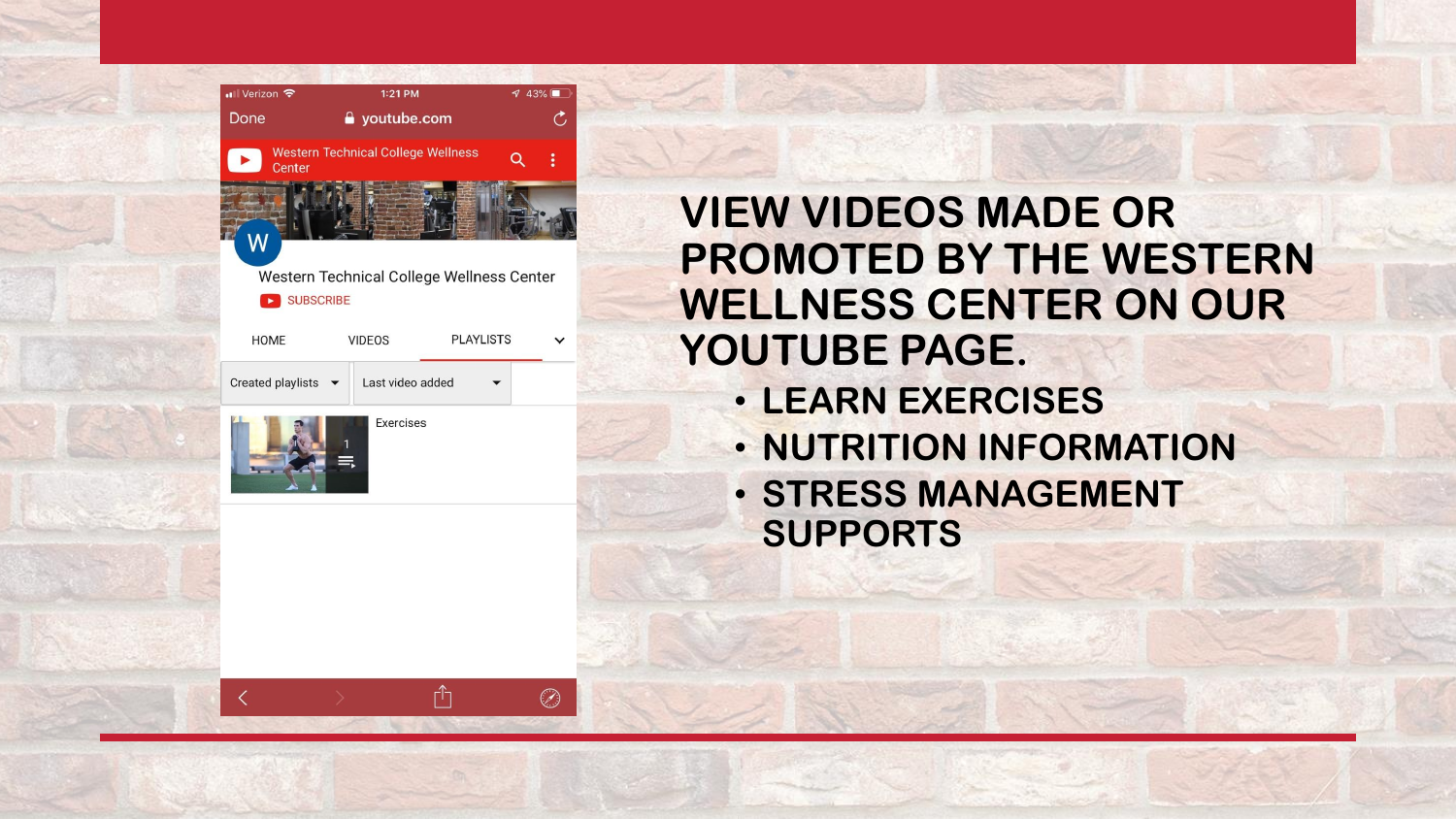

# **THE SERVICES AREA PROVIDES INFORMATION ON ALL OF THE OFFERINGS AT THE WESTERN WELLNESS CENTER**

**EACH BOX PROVIDES A LINK TO FURTHER INFORMATION OR LETS YOU CONTACT THE NECESSARY PEOPLE**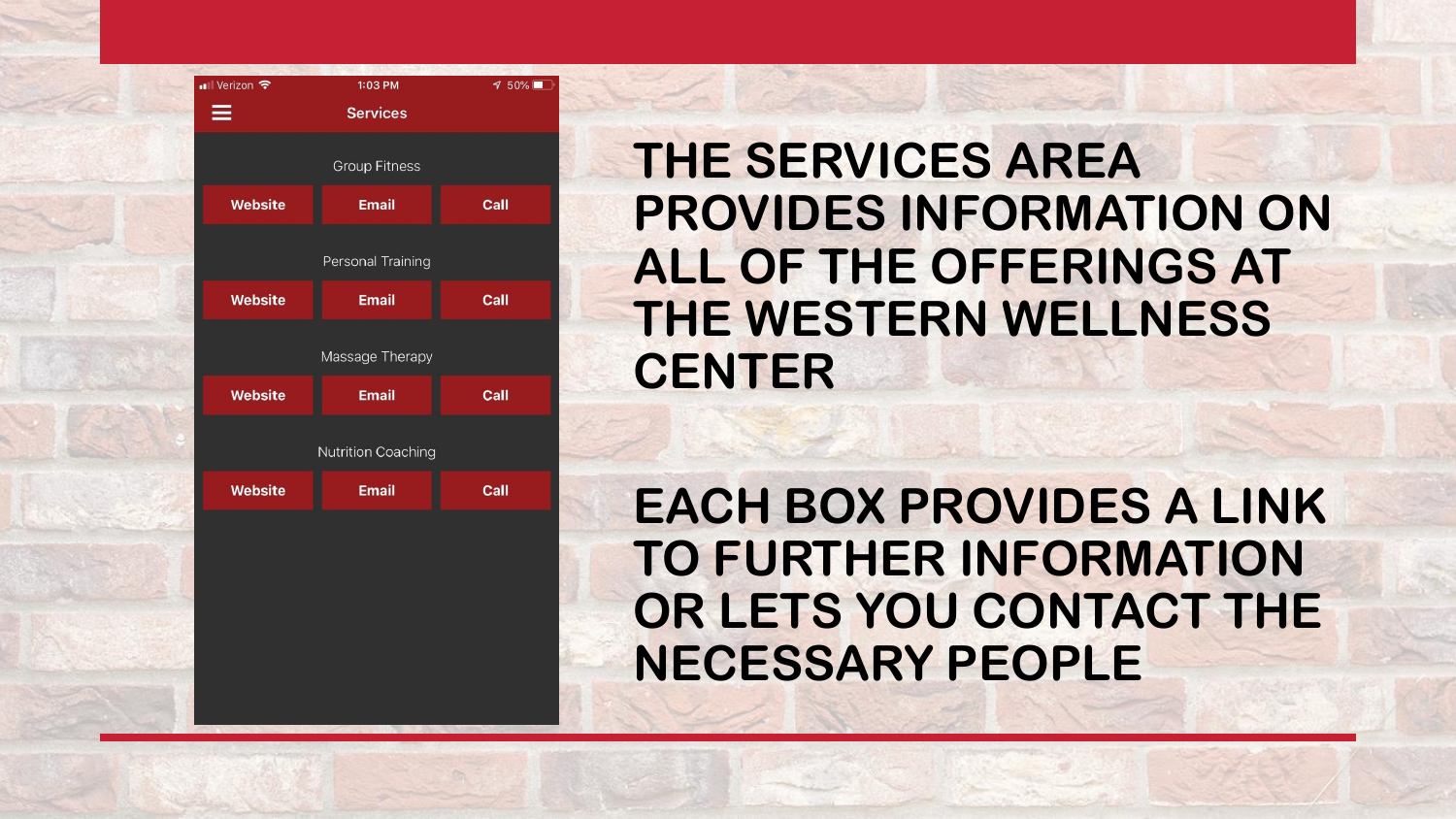

**4 57%** 

த,

Main

 $\circ$ 

# **BASIC CONTACT INFORMATION. HOURS, LINKS TO OUR WEBSITE, FACEBOOK, AND GPS LOCATION SERVICES**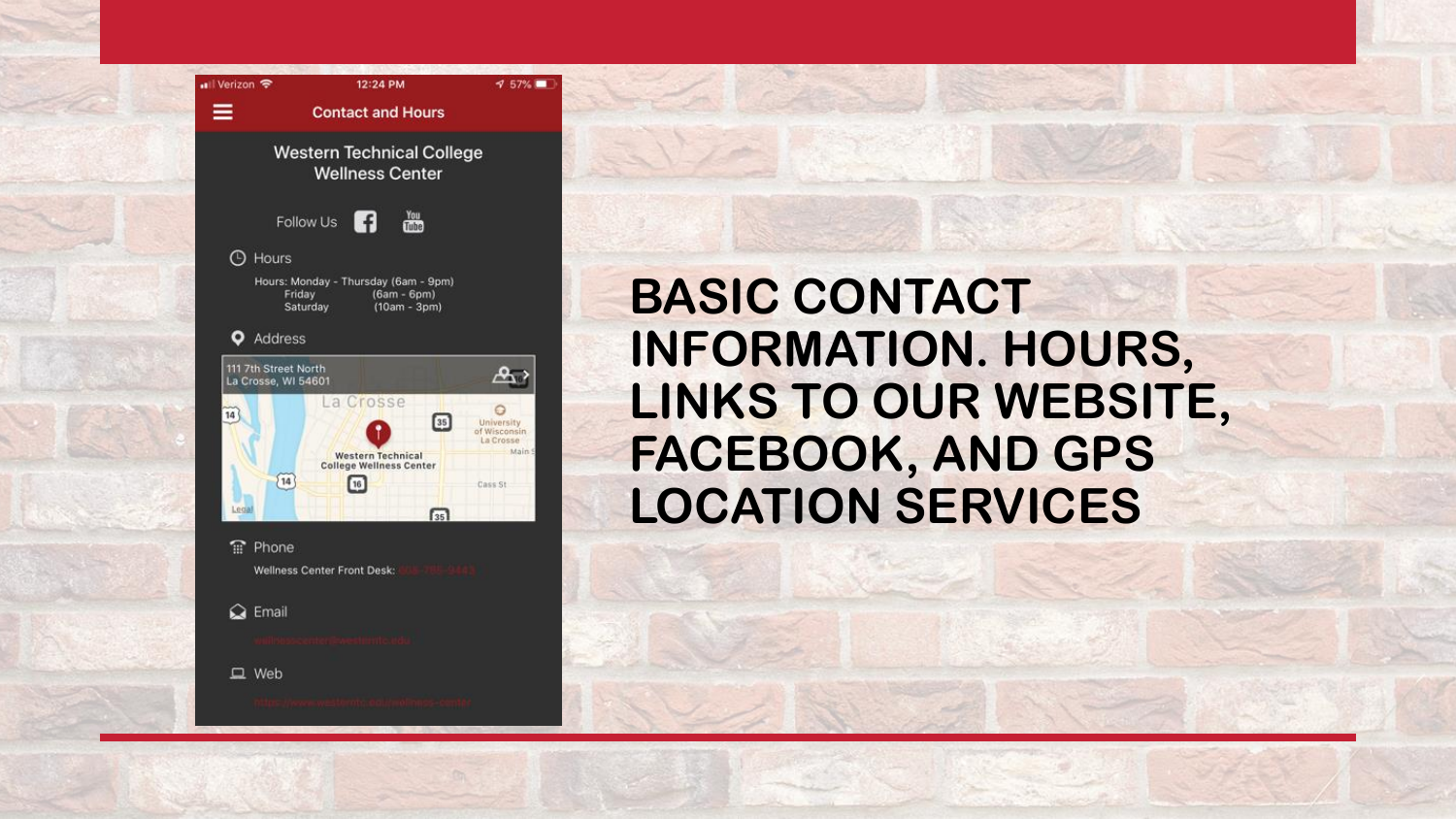

| <b>I</b> Verizon କ   | 6:21 AM                                                                                    | $90\%$ |
|----------------------|--------------------------------------------------------------------------------------------|--------|
| $\equiv$             |                                                                                            |        |
|                      | <b>Request a Free Pass</b>                                                                 |        |
|                      | Fill in the fields below and your request for a free trial<br>will be emailed to the club. |        |
| <b>First Name</b>    |                                                                                            |        |
| Last Name            |                                                                                            |        |
| Phone                |                                                                                            |        |
| <b>Email Address</b> |                                                                                            |        |
|                      | Western Technical College Wellness Center                                                  |        |
|                      |                                                                                            |        |

# **WANTING TO TRY OUT THE WESTERN WELLNESS CENTER? FILL OUT THIS FORM AND WE'LL REACH OUT!**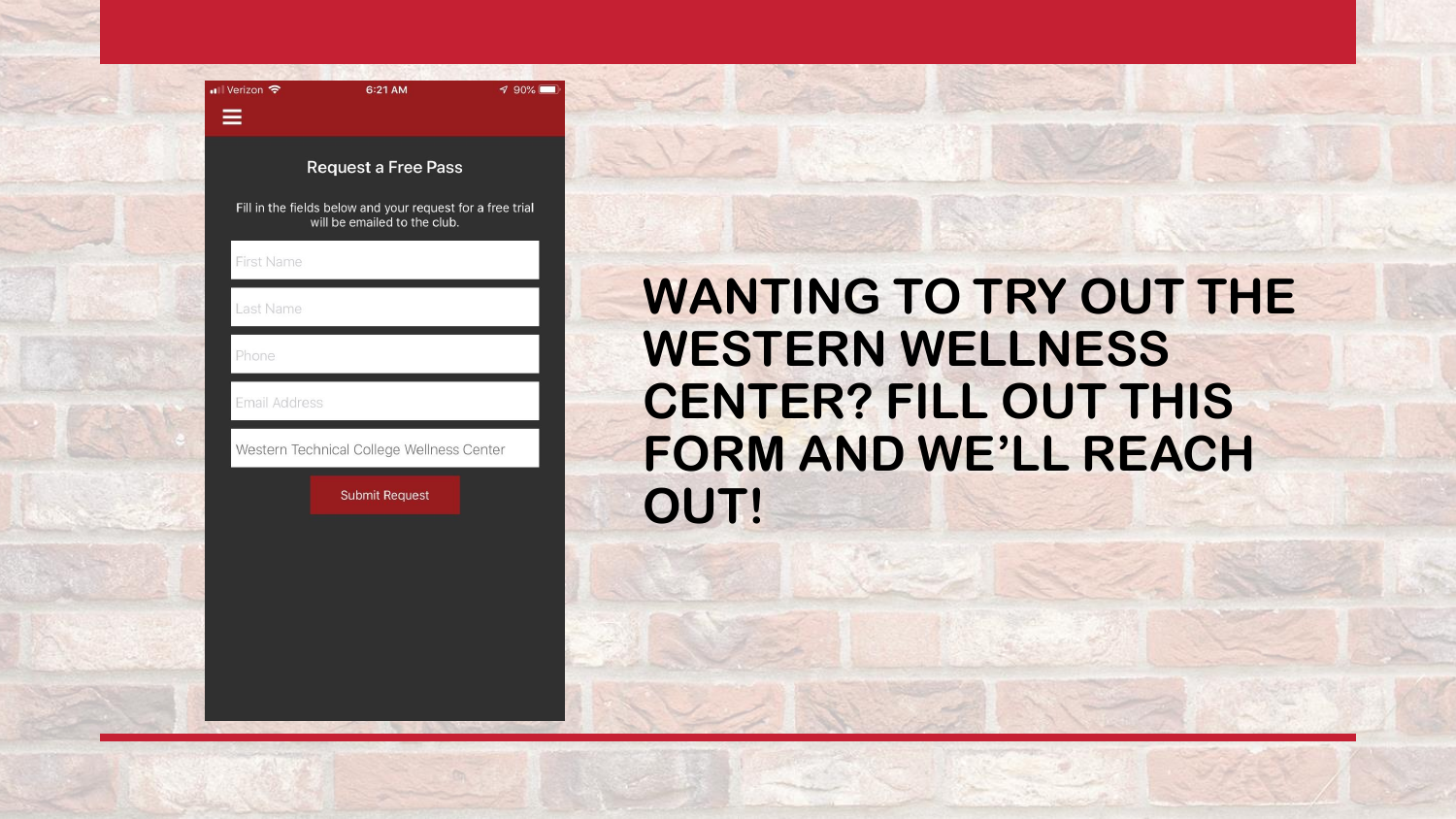#### ull Verizon **오** 12:30 PM  $\equiv$ **Tell Us What You Think**

Do you have an idea on how Western Technical College Wellness Center could use this app to make your experience with us better? We want to hear your ideas!

 $\sqrt{55\%}$ 

Send

 $\checkmark$ 

Select type of feedback

Please enter some feedback

**WE LOVE TO HEAR FROM OUR MEMBERS. GIVE US FEEDBACK ON YOUR EXPERIENCE WITH OUR FACILITY AND SERVICES OF THE WESTERN WELLNESS CENTER**